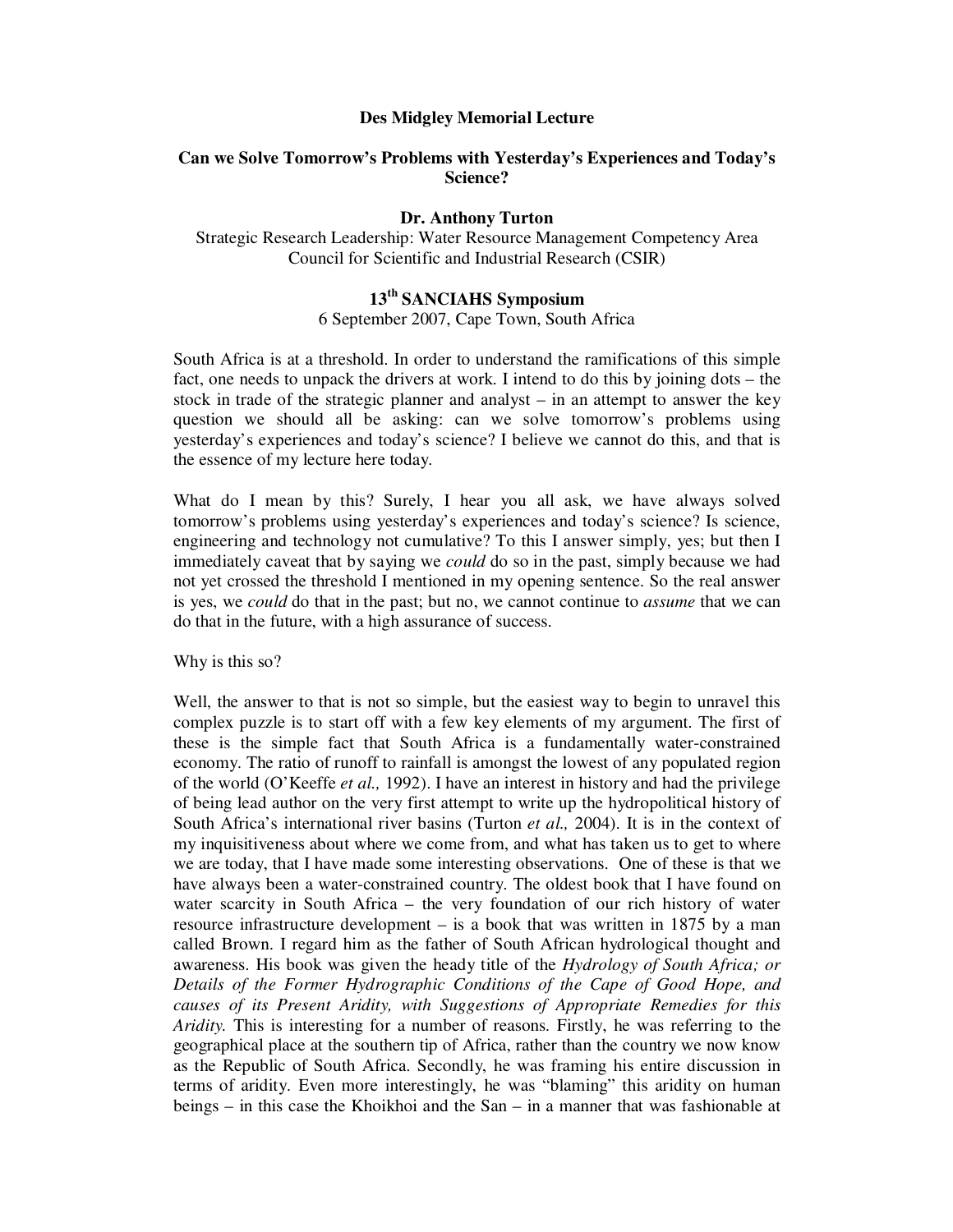the time due to the writings of Charles Darwin and his 1859 classic *The Origin of Species by Means of Natural Selection,* significantly subtitled *The Preservation of Favoured Races in the Struggle for Life*. In some circles this is referred to as Cultural Darwinism, in which cultural values are infused into Darwin's Theory of Natural Selection. This is evident, interestingly enough, in the whole sorry saga of the Piltdown Man, "discovered" in 1912, but now known to be a hoax and often referred to as a classic example of the vulnerabilities arising from Cultural Darwinism. I digress only to illustrate the unintended consequences of pursuits in which science is driven by strong political agendas. Two years after the first book was published, Brown (1877) produced his second, this time showing his preferred solution to the problem in the title *Water Supply of South Africa and the Facilitation for the Storage of It.* You see, Brown is not only the father of hydrological thought and awareness – he is also the first person to write about the need for dams and hydraulic infrastructure, to bring a high assurance of supply, in a place that is profoundly hydrologically insecure. Interestingly enough, a famous South African explorer, now credited with having described a large number of the flora and fauna of this country – a civil engineer called Thomas Baines – also laid the foundation for the development of water resources as a means of bringing economic growth and development into arid areas of this country (Baines, 1886). Hand-drawn maps and sketches of diversion weirs and irrigation canals along the Orange River date back to November 1885 (see Turton *et al.,* 2004: 121 - 124). In fact, one diagram closely resembles the design of Maguga and Mohale Dam's with their rock face and clay core (see Turton *et al.,* 2004: 123).



**Various drawings by Thomas Baines around 1885 (Turton** *et al.,* **2004).**

It is interesting to examine Baines' drawings. At one level they show a remarkable sophistication and insight, in many ways reflecting contemporary engineering concepts. At another level they reflect the need to leave some streamflow in the river channel after diversion (lower right image), so this could be considered an early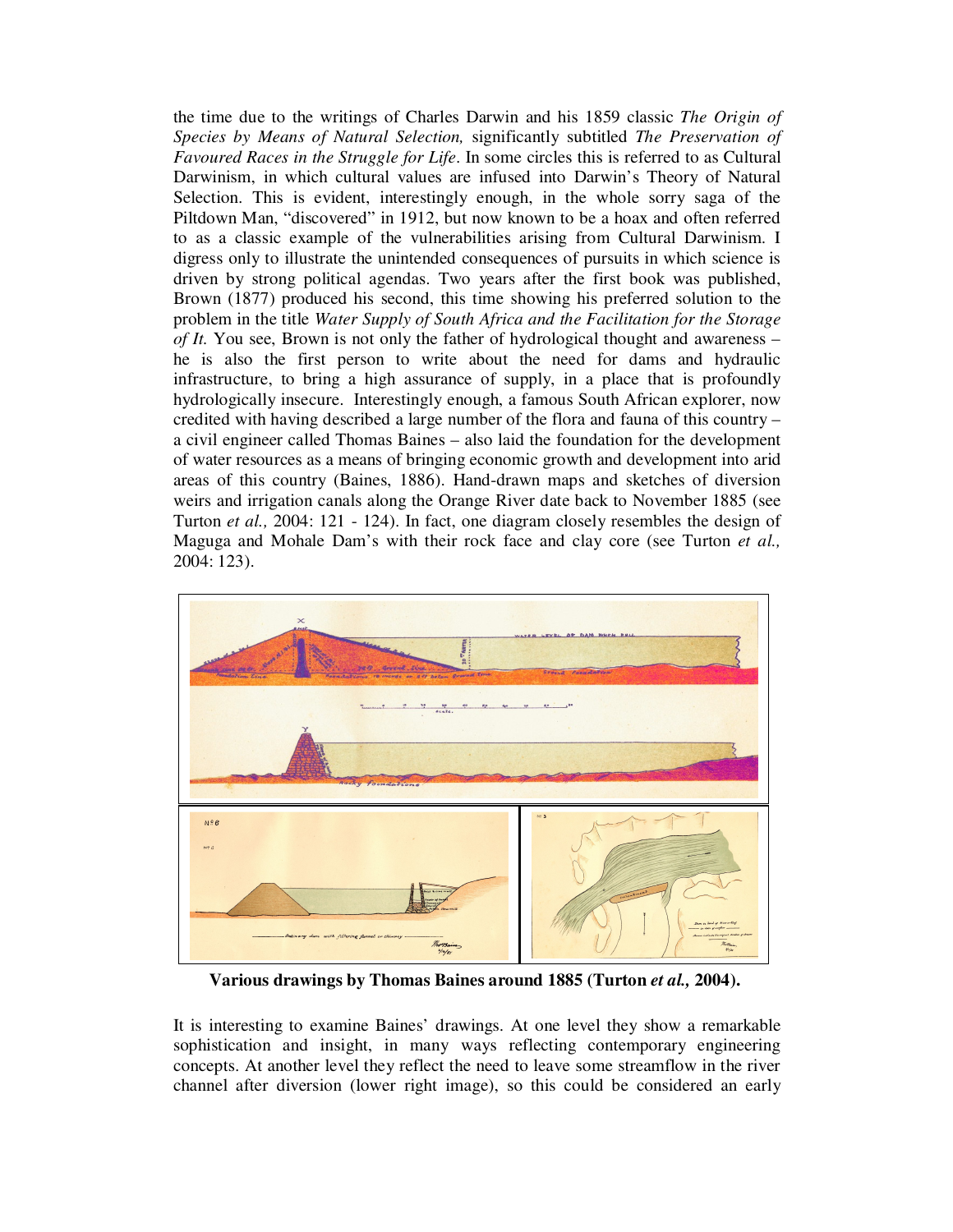example of a rudimentary awareness of what we currently call Instream Flow Requirements (IFR) or the "Ecological Reserve".

So South Africa has always been arid – at least since it was permanently settled by Europeans after 1652 – with current historians describing how the Khoikhoi occupied the "better" of the arid lands as pastoralists, with the San being relegated to the most hostile of them all as hunter-gatherers (Welsh, 2000). The word "Kalahari" is derived from "kgalahadi" meaning "great thirst" (Turton, 2006a). The early commentators on aridity (Brown and Baines) both advocated the construction of dams as a means of solving this problem. So this is the start of our quest to understand why we cannot solve tomorrow's problems using yesterday's experiences and today's science.

As we built dams we started to engineer a stable foundation on which we could subsequently develop a modern economy. In this regard a number of key elements are historically relevant. The first of these is the technology of large dam construction. Baines' designs were based either on an earth embankment, or on masonry as a key element of the wall construction. These have structural limitations and it was really the engineering breakthrough that occurred when steel was refined to such a level that it could be inserted into concrete (a substance known to the Romans) in such a way as to build massive structures capable of "taming" wild rivers.

The first of these so-called wild rivers was the Colorado in the USA. Long coveted for its potential since the first navigation of this system in 1869 by a one-armed veteran of the American Civil War, Major John Wesley Powell, and his intrepid band of seven men (Dolnick, 2001; Ghiglieri & Bradley, 2003; Stegner, 1982), the Colorado River was always seen as being too "wild" to "tame" (Reisner, 1993). Too wild that is, until the refinement of steel to the point that it could be made consistently enough to guarantee specific properties at a high enough level of certainty to be seriously considered for the design of large dams and thus capable of "taming" such rivers. The first of these large dams that "tamed the Colorado" was the Hoover Dam (Reisner, 1993), also known as Lake Mead. Started in 1931 and completed in 1936, some sixty years after Powell's incredible expedition to map the river, the Hoover Dam changed the way we view the world and thus had a major impact on what we today understand as the developmental relevance of hydrology. The sheer size of the impoundment is impressive, having a volume of 35.2 km<sup>3</sup>, with a wall standing an imposing 221.4 metres high, 200 metres wide at the base and an elegant 15 metres at the crest. Yet, as impressive as these numbers are, the relevance of the Hoover Dam does not lie in these figures. The true significance of this massive dam lies in three discreet historical facts, mostly invisible to the casual observer.

The first of these is the timing of its construction, coinciding as it did with the Great Depression. Starting with the stock-market crash on what is now known as Black Tuesday (29 October 1929), this became a cataclysmic event that shaped world history (Mundell, 2000; Rothbard, 1963). That was a bleak time for mankind, leading to massive poverty, driving politics to either the extreme left or right, creating the enabling environment in which dictators like Adolph Hitler, Benito Mussolini and Joseph Stalin could rise to infamy, setting the scene for the horrors of what was to come as the world went to war with itself in an orgy of violence in an unprecedented global theatre that took killing to an industrial scale of sophistication, the pinnacle of which was the splitting of the atom. In the short-term however, the construction of the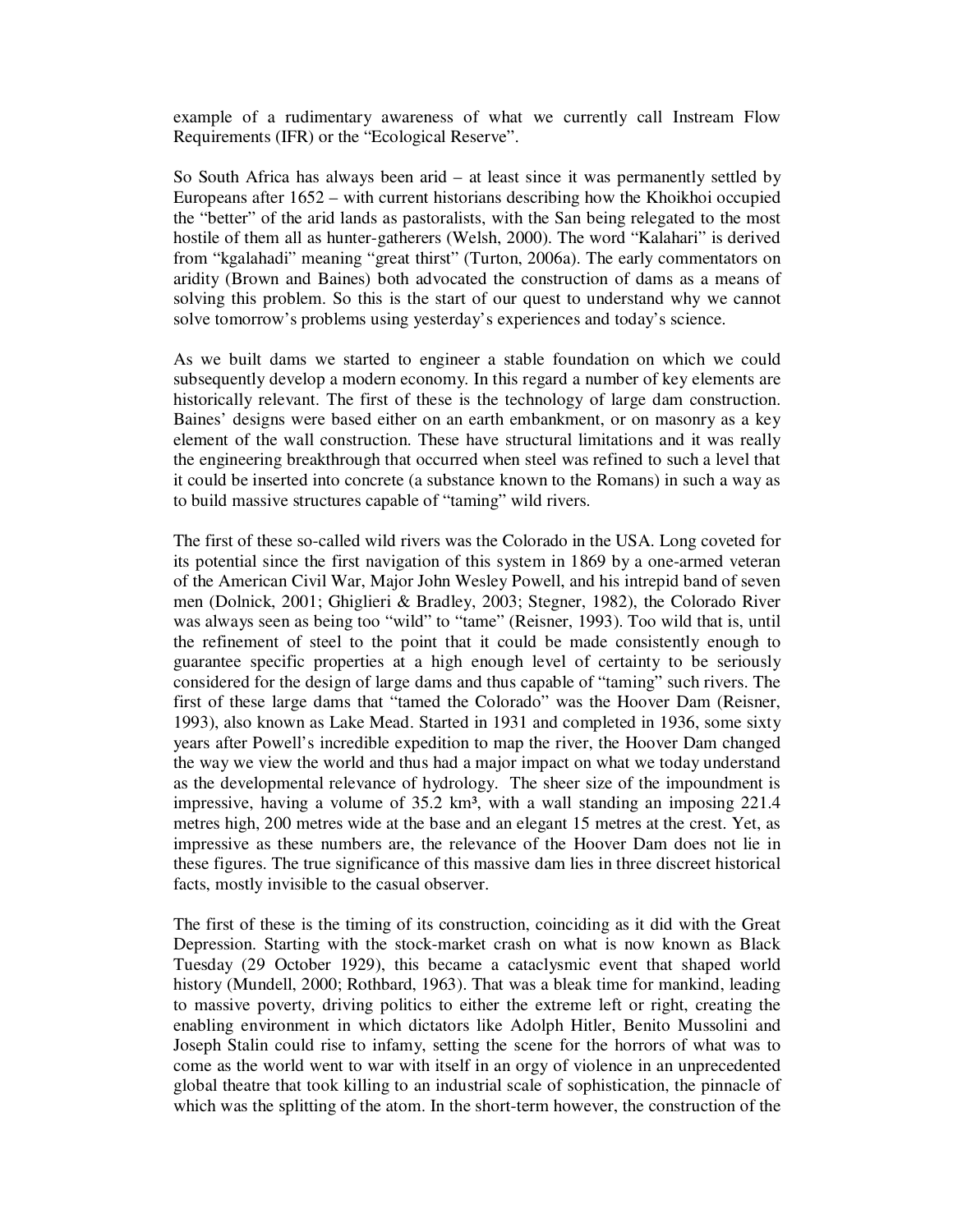dam provided jobs when they were scarce, and hope where there was generally very little of that precious commodity. This element was captured in what became known as the New Deal, a policy developed by President Franklin D. Roosevelt, between 1933 and 1938. Based on what were called the "Three R's" – relief, recovery and reform – the New Deal rationale became the foundation for what subsequently came to be known as the "hydraulic mission" of society (Reisner, 1993; Swyngedouw, 1999; Waterbury, 1979). The hydraulic mission is defined as, "the overarching rationale that underpins the state's desire to establish conditions that are conducive to socio-economic and political stability … [by mobilizing water resources, becoming] … a form of ideology … infusing itself into the dominant or sanctioned discourse, serving to legitimize (and thereby sanction) this discourse" (Turton & Meissner, 2002: 38).



**A mural in the US Department of Interior produced by William Gropper in 1939 during the New Deal era entitled "Construction of a Dam" reflects the American Hydraulic Mission (image courtesy of Wikipedia Commons).**

The second lies in the results of the construction, best illustrated during the Battle of Britain. War is about resource mobilization and ultimately about industrial capacity, underscored by the resilience of a given economy to withstand the shocks created by mass violence. The popular understanding of the Battle of Britain saw the Luftwaffe attempt to gain the air superiority needed to pave the way for the subsequent ground invasion of Britain. The hydrological understanding of the same event is that it was about the capacity to replicate aircraft at a rate greater than losses in battle. Stated differently, the outcome was defined by the capacity of one side to produce aluminium at a rate faster than the other. To produce aluminium you need two things – bauxite and energy – lots of energy in fact. The scales of energy that were flowing out of the newly installed turbines in the recently completed Hoover Dam. So in the final analysis the hydraulic advantage associated with damming the Colorado River, translated into the capacity of the Allies to produce aluminium at a rate faster than the Axis powers, and it was this critical advantage that enabled the invasion of Britain to be halted, thereby stabilizing the advances made against the Allies, effectively buying time to change the global balance of power. The first time the Axis did not win a battle against an adversary was the Battle of Britain, but the first victory against the Axis forces was the Battle of Al Alamein (Mills & Williams, 2006). Central to both of these pivotal events was the industrial capacity of the USA, powered by the energy flowing out of the Hoover Dam, to simply outperform the industrial capacity of the Axis powers. Have you ever stopped to wonder what the significance of the Dam Buster raids were in the overall scheme of things? Yes. That series of raids was based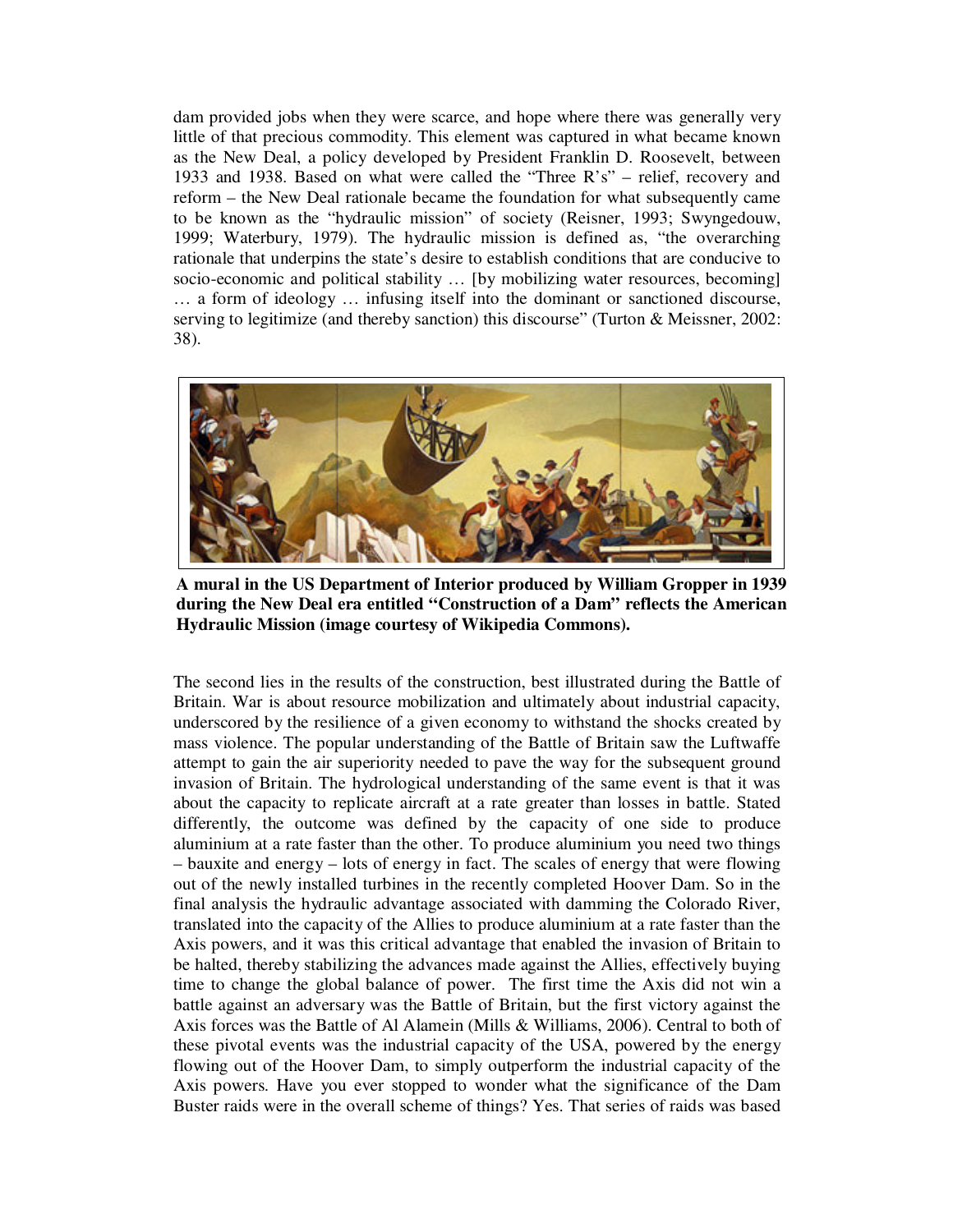on the same core logic that converts hydraulic flows into industrial advantage. There is a direct link between those raids and hydrology if you think hard and long enough!

The third lies in its name, honouring the Secretary of Commerce Herbert Hoover, who played a vital role in the decision to build the dam after a commission was established in 1922 to investigate the costs and benefits of such a massive project. The significance of this aspect is that it was the Secretary of Commerce that was honoured, because the dam brought with it economic prospects that were welcomed during the bleak years of the Great Depression and the build-up to the Second World War. So the name of the dam shows us the link to the economy, and it is here that we find the need to jump across the Atlantic Ocean to the place we call home – South Africa.

When examining the South African Hydraulic Mission, we are taken by the early references to aridity noted by Brown (1875; 1877). We then see that Baines (1886) draws practical plans for the diversion of water along the Orange River to be used to develop an otherwise harsh region, which on its own has very little prospect for economic development. Our story through time and space then takes us to a series of hydrologically-significant events in our own back yard.

After the discovery of gold along what became known as the Witwatersrand in 1886, the pieces were in place on a global chess board in which the stakes were economic power and global dominance. The main players were the British Empire, at the very peak of its global power, and the small sovereign state known as the Transvaal (South African Republic), inhabited by the Boers, seen through the eyes of the British tinged with the bias of Cultural Darwinism that portrayed the latter as being lazy, corrupt and incompetent (Welsh, 2000). Coveting this wealth that simply could not be allowed to fall into the hands of the degenerate Boers (so the British thought), the first attempt was made to unseat the government by a third-party. Known as the Jamieson Raid, this ended in catastrophe, failing to meet its military objective and leaving many dead bodies (Longford, 1982), some of which are buried very close to where I live in Krugersdorp, alongside the Cradle of Humankind. While some authors speak of him as being a "colourful character" (Seymour Fort, 1908), Jamieson has also been described as a common thief and vagabond, for the role he played in the theft of gold from Lobengula and the subsequent massacre of the Matabele in what is called the First Matabele War (Welsh, 2000). This gives some insight into the motives and methods of the British Government as they lusted after gold and power (Porch, 2000), but it also bears reference to the first use of the contemporary concept of a "thirdforce", so often referred to in South Africa during the Armed Struggle (Turton, 2006a). The second attempt was the Anglo-Boer War, designed to bring the wealthiest goldfields in the then known world under the control of Britain (Turton *et al.,* 2006). Using the most barbaric of methods, including a scorched earth policy that was aimed at subjugating non-combatants, and the first use of concentration camps in which more people died, mostly women and children, than on the field of battle on both sides (Fawcett, 1901; Hasian, 2007; Hobhouse, 1901; Krebs, 1992; Raath, 1999; Spies, 1977; Van Rensburg, 1980), the Anglo-Boer War created an outcome that was to favour modern hydrology in a way few have yet set out to analyse.

It is a historic matter of fact that the very first order of business at the cessation of hostilities after the Treaty of Vereeniging, signed on 31 May 1902, was the rapid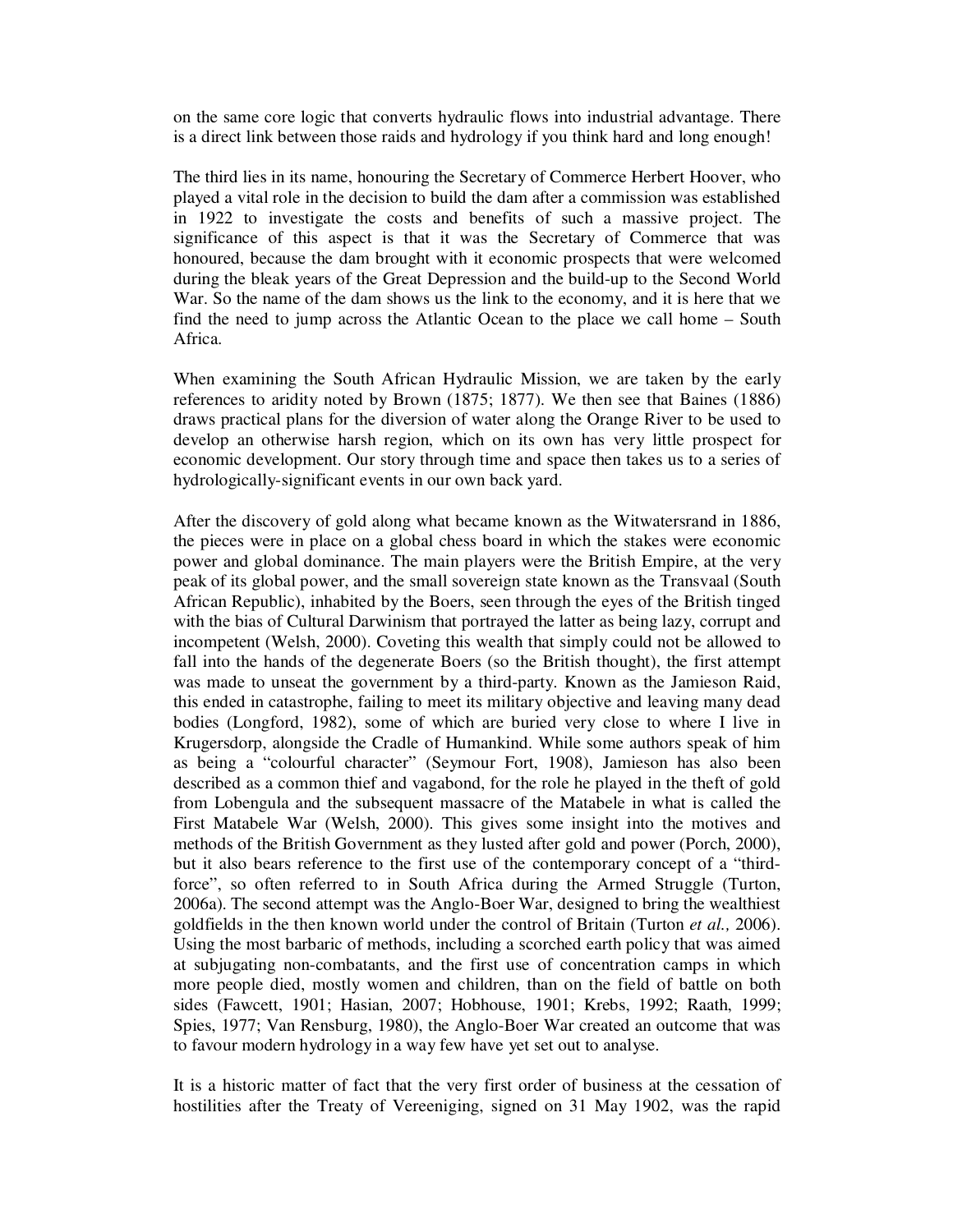development of the gold industry in order to pay war reparations (Welsh, 2000), a euphemism for the rampant plundering of wealth from South Africa and it's "repatriation" to Britain. I believe it is this fundamental reason that the gold mining industry is in crisis today. The nett outflow of natural capital, accompanied by the externalization of costs onto an increasingly unwilling society, arising from a century of accumulated impacts by a largely unregulated industry (Adler *et al.,* 2007), is now driving political activism as fears grow about the potential health risk associated with heavy metal and radionuclide contamination downstream of gold mines (Coetzee, 1995; Coetzee *et al.,* 2002; 2005; 2006; Hobbs & Cobbing, 2007; IWQS, 1999; Wade *et al.,* 2002; Winde, 2005). But how to grow an economy in a region that has one of the lowest conversions of Mean Annual Precipitation (MAP) to Mean Annual Runoff (MAR) in the world? The solution to this was to harness hydrology as a foundation of a phase of heroic engineering that led to the establishment of the Rand Water Board (Tempelhoff, 2003), tasked with the responsibility of developing a reliable water infrastructure on which the post-war extractive economy could be based (Turton *et al.,* 2006). As the Witwatersrand grew, it drove demand for water, so hydraulic infrastructure development started to fan out from the goldfields in concentric circles. Hydrology became vital for the economic growth and development of the Union of South Africa and thus an intimate component of the hydraulic mission of the state (Turton *et al.,* 2004). When gold was discovered in the Orange Free State, the same pattern of events occurred, this time without the need for a messy war to create the enabling conditions for subsequent wealth extraction from the bowels of the earth. It is in this light that the classic Ninham Shand (1956) Oxbow Scheme study must be evaluated. The sole purpose of that study was to determine the hydrological and engineering foundation needed to unlock the mineral wealth of what we today call the Freestate Goldfields, which was a smaller sub-set of what was seen at the time to be heroic engineering designed to capture water resources from as far afield as possible (Basson, 1995; Blanchon & Turton, 2005; Borchert, 1987; Borchert & Kemp, 1985; Davies & Day, 1998; Heyns, 2002; Scudder, 1989; 1990; 2005; Scudder *et al.,* 1993; Snaddon *et al.,* 1999; Trolldalen, 1992; Turton, 2000; 2004).

When the Sharpeville Massacre happened and the Armed Struggle was born in South Africa (Turton, 2006a), there was a massive loss in investor confidence, accompanied by a nett outflow of foreign capital, threatening to destroy the national economy. This trigger event can be considered the birth of the aggressive phase of the South African Hydraulic Mission, which was designed specifically to restore investor confidence (Turton *et al.,* 2004). It comes as no surprise therefore that we learnt from the United States. The Orange River Project (ORP) became South Africa's equivalent of the Hoover Dam, and Roosevelt's New Deal was transformed into elements of Verwoerd's Grand Apartheid, designed specifically to use hydraulic engineering to underpin economic development, in a region that was the recruiting ground of cadres for the Armed Struggle (Turton, 2006a). The Orange River Project gave us confidence and so we started in earnest to push rivers around (Conca, 2006), fiddling with nature by linking almost every significant river with each other (Davies & Day, 1998). Flushed with our newfound success, falsely interpreting the political stability that occurred between 1961 and 1975 as the result of stable economic growth driven by robust infrastructure, we naively believed that there was no limitation to the ingenuity of mankind. But there is (Homer-Dixon, 1995; 2000), and as Tenner (1996) has so eloquently shown, there is a downside to technology and "things bite back" when you push them around too much (Davies & Day, 1998).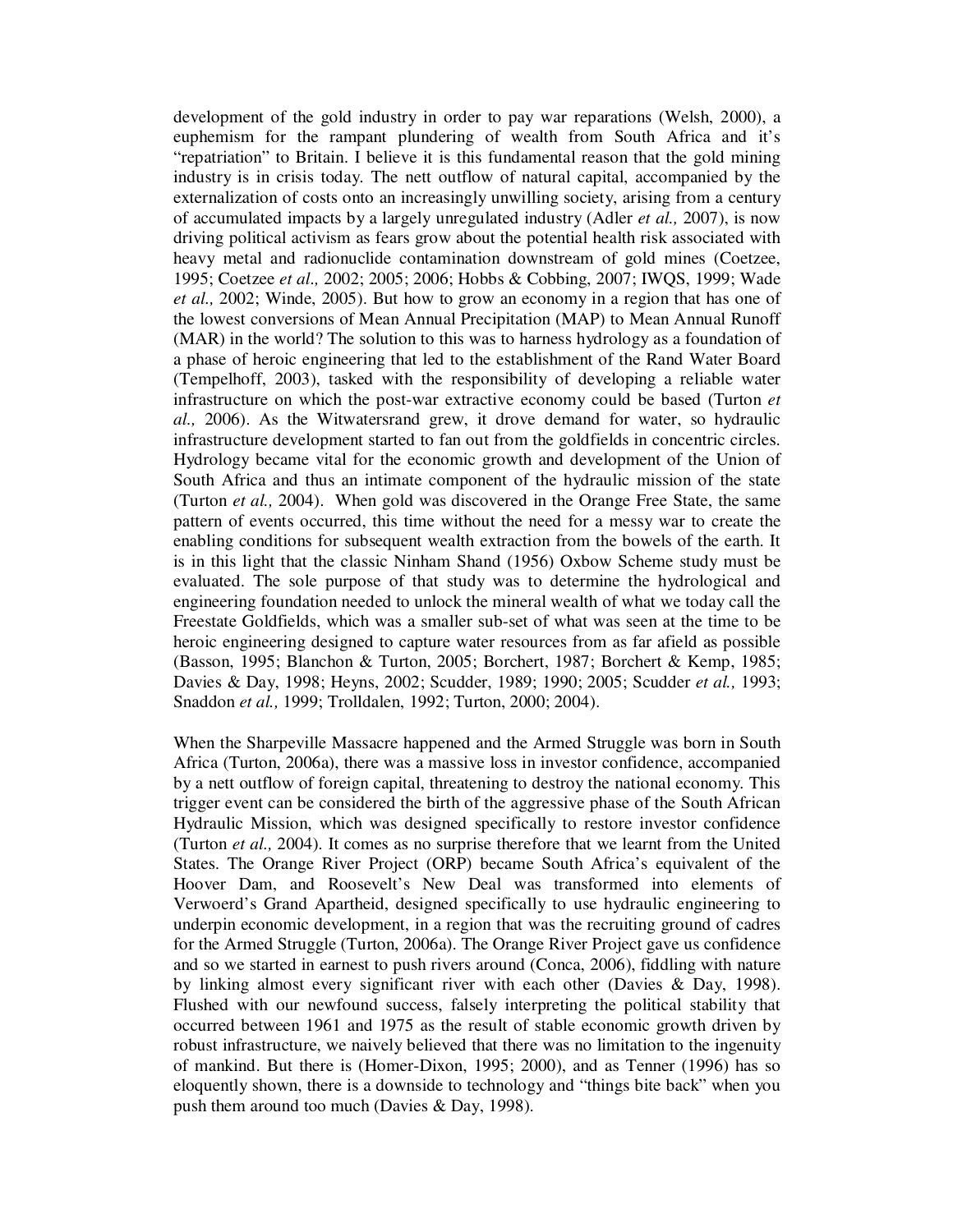In truth, the South African Hydraulic Mission enabled accelerated economic growth in the 1960's and 1970's, but at a great cost (Davies & Day, 1998). The rapid phase of dam-building harnessed most of the streamflow by the 1980's (Turton *et al.,* 2004). Rabie & Day (1992) suggest that the capture of around 60% of the streamflow is the absolute limit of economic viability. We have crossed that threshold with O'Keeffe *et al.,* (1992) noting that in the early 1990's we were already at 62%. Today we are confronted with basin closure in most of our significant systems (Turton & Ashton, in press), over allocation of the resource in some basins by as much as 150%, major pollution from so-called strategic industry and a highly skewed national plumbing system that reflects historic resource capture (Turton, 2000).

You see, what we did not know at the time is that our heroic engineering was creating what we now call, in the emerging language of Sustainability Science, a Social-Ecological System (SES) (Funke *et al.,* 2007). By fundamentally altering the ecosystem that had evolved in response to the low conversion ratio of MAP to MAR over geological timescales, we brought certainty into an uncertain place. We conquered variability, but we started to become a slave to our own ingenuity, without knowing it (Homer-Dixon, 2000). We cleverly managed stochasticity and we felt deeply proud of that, but we never pondered for a moment on the future ramifications of this fundamentally altered hydrological regime. That hydrologist's silent victory over stochastics attracted people and capital, and so the economy grew, which is what we wanted, but it triggered a technology race that we can probably never win (Homer-Dixon, 1995; 2000), because "things bite back" (Tenner 1996).



**A major challenge in contemporary South Africa is developing a new geohydrological capacity to accurately predict Acid Mine Drainage (AMD) and mine decant from gold mines in a post-closure phase. This profile of the hydrogeology of the current decant taking place at Harmony in Krugersdorp represents today's impact based on yesterday's science that allowed tailings dams to be located on karst aquifers (image courtesy of Oelofse** *et al.,* **2007).**

The more the demand for water grew on the Witwatersrand, the more we needed heroic engineering and so the ecological footprint got exponentially larger. This led in time to an exacerbation of the structural flaws in our national economy. Remember, the Anglo-Boer War meant war reparation and that drove the gold industry, in an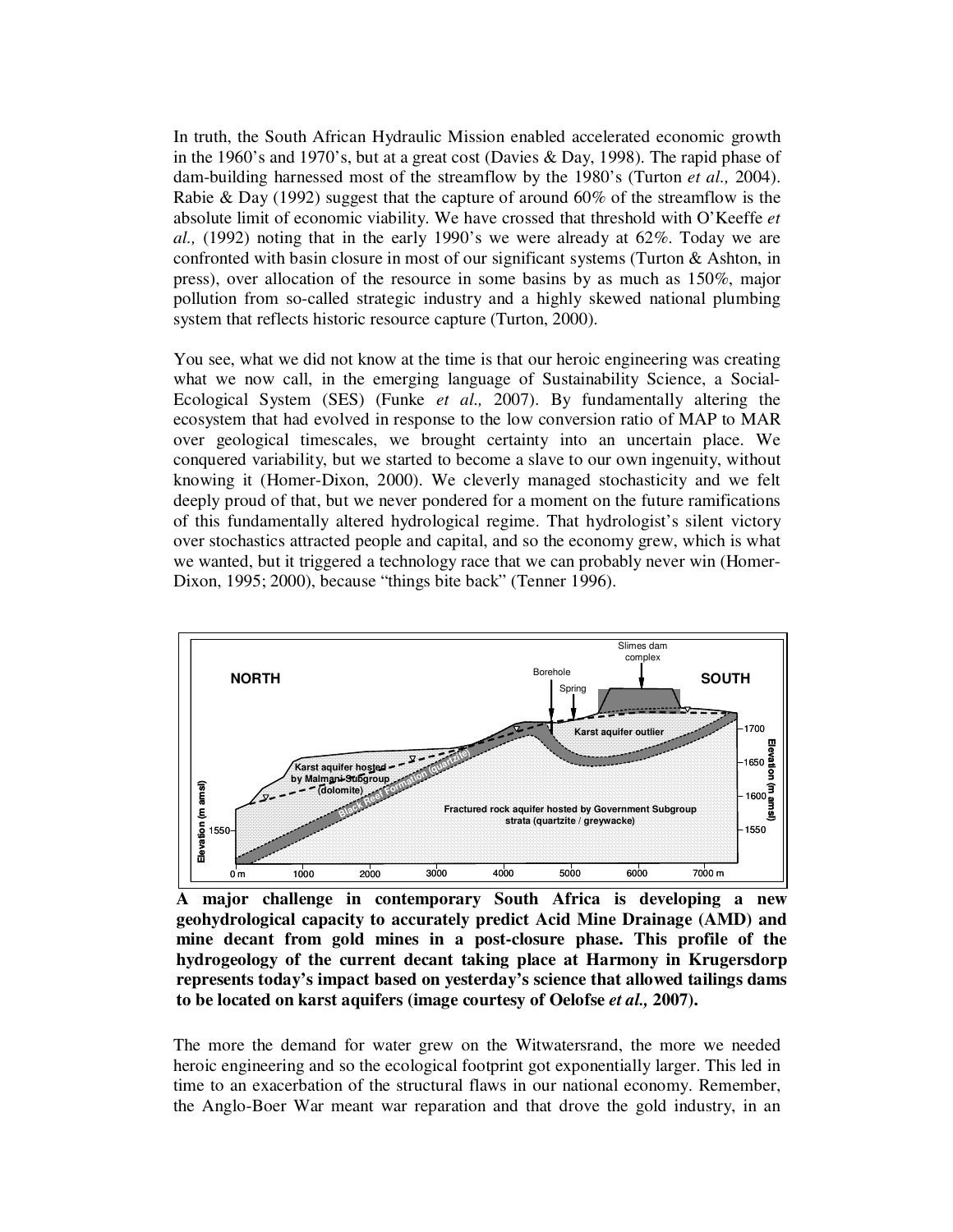uneven trade that saw a nett decline in South African natural capital, accompanied by an externalization of costs onto society. The Apartheid-era merely entrenched this further as an embattled state forged an unholy alliance with a strategic industry and allowed this largely unregulated plunder of our natural capital to carry on, with little concern for the impactions in the future (Adler *et al.,* 2007). To make matters worse, conventional wisdom at that time caused us to site tailings dams on dolomite (Oelofse *et al.,* 2007), seemingly to improve drainage (or maybe just to reduce costs a bit more so that profits could be truly maximized?), with no consideration for the long-term implications of this incredibly foolish engineering design. Suddenly, in the first decade of our new democracy, as Science was liberated and new funding became available, we discovered that heavy metals and radionuclides leach from these waste dumps, and move insidiously under the landscape in an unpredicted plume, finding their way into rivers and wetlands, potentially destroying farmer's livelihoods, entering food-chains and damaging human health (Coetzee, 1995; Coetzee *et al.,* 2002; 2005; 2006; Hobbs & Cobbing, 2007; IWQS, 1999; Wade *et al.,* 2002; Winde, 2005). This is the true cost of mining that was never brought onto any balance sheet. This is a legacy we have not even begun to comprehend in the hydrological and aquatic sciences. We are taking this seriously at the CSIR and are starting to do something about it (Claassen *et al.,* 2001; Geldenhuys *et al.,* 2003; Hattingh *et al.,* 2006; Leaner *et al.,* 2006; 2007a; 2007b; Maree, 1997; 2003; 2004; 2007; Maree *et al.,* 1998; 2004; 2005; 2006).

Today we sit with a complex legacy, which has nudged us across the threshold that I referred to in my opening statement (Coetzee & Winde, 2002; Coetzee *et al.,* 2006; Davies & Day, 1998; IWQS, 1999; Wade *et al.,* 2002). We have simply engineered ourselves into a situation where we are part of a massive Social-Ecological System that has now taken on a dynamic life of its own. The Witwatersrand area is now the largest single population of people in the southern hemisphere, possibly the entire planet, which does not lie on a river, lake or seafront (Turton *et al.,* 2006). We have created a monster that we now need to feed and can no longer control. Gauteng alone generates 10% of the total economic output of the entire African continent, is home to a staggering 25% of the South African population, all of which is 100% reliant on Inter-Basin Transfer of water (Basson *et al.,* 1997). That transfer is largely reliant on surplus energy from the national grid to lift water across the Drakensberg Mountains, but we now know that the concepts of "surplus" and "energy" and not necessarily synonymous in contemporary South Africa. To generate more energy we need to burn more coal and evaporate more water to drive larger turbines. On the water availability side, the National Water Resource Strategy (NWRS, 2004) has shown us that we are collectively in a national situation where we had allocated around 98% of our available resource, at a high assurance of supply in 2004, so we simply do not have much more to evaporate in boilers. Personally I do not believe that hydrologists can measure this as accurately as that, so in my mind we are as close to 100% allocation as we can become, knowing that we can perform mathematical wizardry to squeeze one more drop from somewhere in the system, but that is not real water. On the coal side, we are now seeing the long-term impacts of mining with a recent rise in Acid Rock Drainage in Mpumalanga, into the Olifants River Basin. Coal burning has major externalization costs that are not currently factored into the way we price our energy (Blignaut & King, 2002). Our work at the CSIR suggests that externalized costs of mining arising from Acid Rock Drainage might have a time duration of 500 years and reach a remedial amplitude that exceeds the value of the mineral mined in the first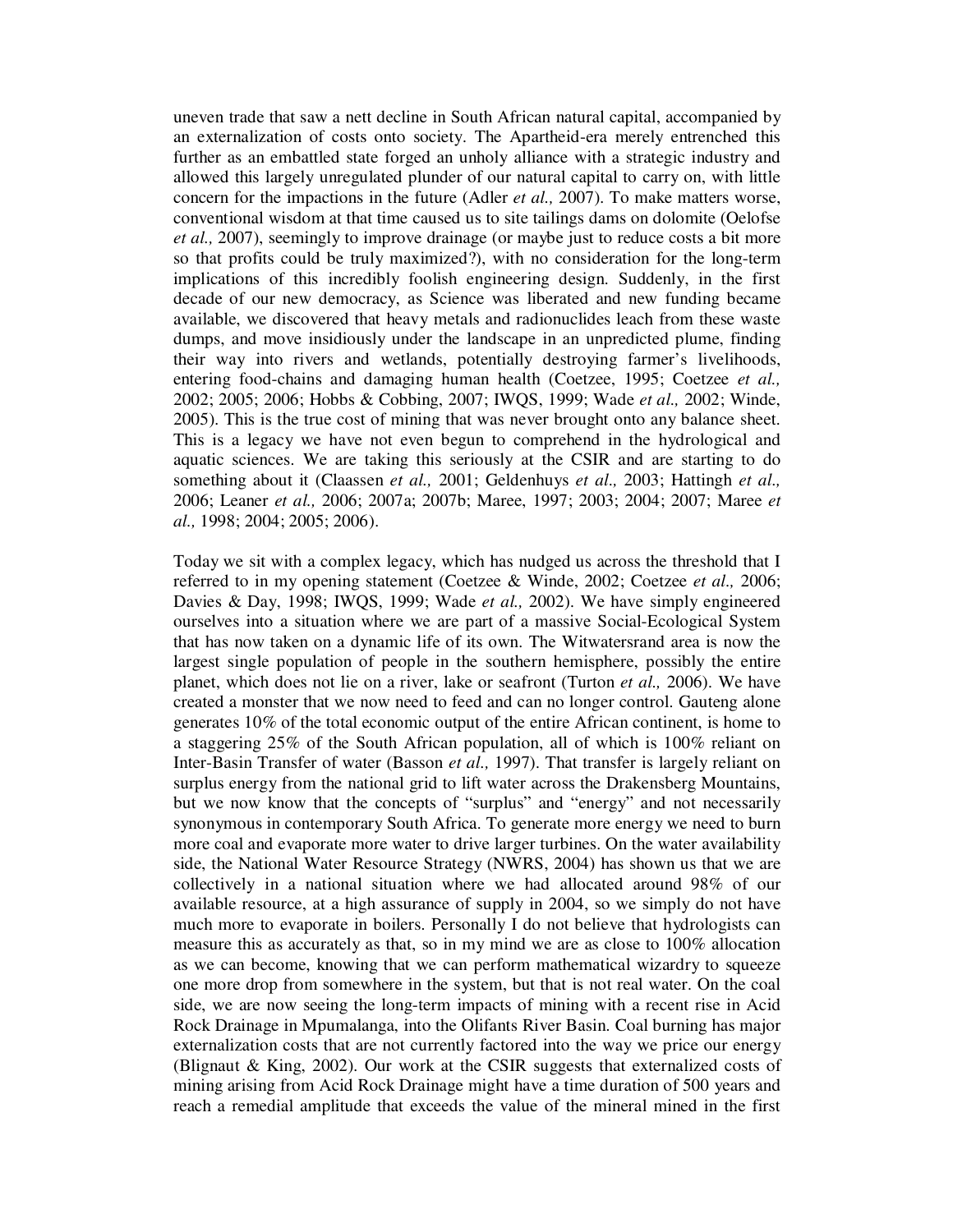place (Adler *et al.,* 2007). If we are correct – and we hope that we are not – then this is serious indeed.

So this is where we are today. We have no more surplus water at a high assurance of supply. Aquatic ecosystems are in stress and some, like Hartebeespoort Dam, are simply at the very limit of our current scientific capacity to "manage". Our coal-based energy has resulted in externalized costs in the form of Acid Rock Drainage and Acid Rain. Our mining-based economy has resulted in externalized costs in the form of Acid Mine Drainage and decanting water containing potentially toxic loads of heavy metals and radionuclides. Our industry is globally uncompetitive due to the protectionist policies used by a pariah state to bolster the national economy, now producing effluent streams that are so costly to clean up, that in many cases the economic viability of the industry is at stake, if we expect a significant reduction in discharge. We have lost our dilution capacity in rivers and I have predicted that we are moving away from an Integrated Water Resource Management (IWRM) paradigm into a new Integrated Salts Management phase instead (Turton, 2006b). Then there is the issue of Global Climate Change, introducing another level of uncertainty.

So this is the challenge for hydrologists in the first decade of the  $21<sup>st</sup>$  Century. The new South African brand of hydrology is about mobilizing a different form of technical ingenuity (Homer-Dixon, 2000), to deal with the unintended consequences (Davies & Day, 1998; Tenner, 1996) of the aggressive phase of the South African Hydraulic Mission (Turton *et al.,* 2004). That new hydrology is about the national Constitution, which mandates development that is sustainable, along with historic redress, within the hydrological constraints of a country that is located mostly in an area with a naturally low conversion of precipitation to runoff (O'Keeffe *et al.,* 1992). The new hydrology is about modelling salts loads and dilutions as much as it is about volumetric and temporal calculations. It is about finding new ways to understand groundwater movement away from mining areas, specifically where massive mine voids have affected flows through karstic systems. It is about creatively linking with the constitutional need to grow livelihoods, possibly by thinking anew about water trading and allocation. In this regard a refreshing new approach is Fractal Water Allocation, which some South African hydrologists have been dabbling with. But the new hydrology is also about shifting paradigms to grasp new realities. A significant paradigm shift is needed in moving away from the isolationist thinking of the past that saw South African hydrologists developing local software. Today we are integrated back into the world and there are great packages available off the shelf, enabling us to concentrate on the real problems, of which we have many (software development not being one).

But the biggest single challenge is to find a new relevance in the next phase of the South African Hydraulic Mission. That phase will be fundamentally different from the past, involving less heroic engineering, with more engagement in other fields. One field of engagement will be exploring the hydrological reality underpinning the Accelerated and Shared Growth Initiative for South Africa, known as ASGISA, which has been forged in total isolation of any understanding of resource realities in our country. That challenge is as much a political one as it is technical, because it is about engagement over thorny issues like the logic of citing large aluminium smelters, in a country that has no bauxite, little surplus energy and even less water, as key elements of strategic growth point initiatives. Hydrology has never been apolitical.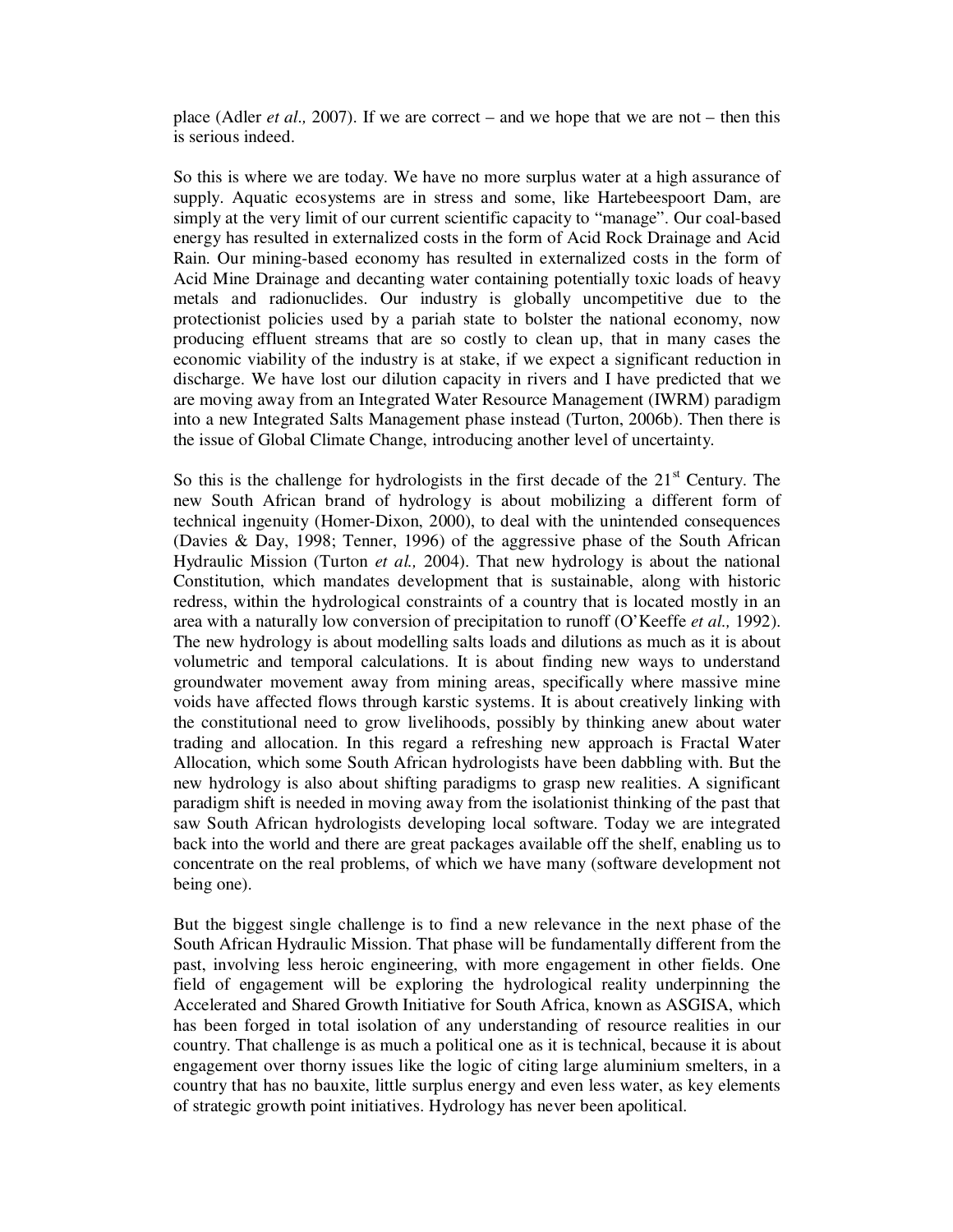The cold reality is that we cannot solve tomorrow's problems with today's science based on yesterday's experiences, so the new hydrology will have to be pioneering – and have a social conscience – but it will also have to be a genuine partnership across scientific disciplines.

In conclusion then, I pay tribute to the South African hydrological profession, in the spirit of the Des Midgley Memorial Lecture. You are the silent and unsung heroes of our rich history of economic growth. You have been adaptable over time and have always risen to the occasion, so I have little doubt that you will again be up to the task. That new task is a noble one, because it is about enabling people, irrespective of colour, race or creed, to reach their full human potential in a democratic country with a fine constitution and the rule of law. We have a lot to be proud of. I thank you all for listening to me and I wish you well in your future endeavours.

## **Bibliography:**

- **Adler, R.A., Claassen, M., Godfrey, L. & Turton, A.R.** 2007. Water, Mining and Waste: An Historical and Economic Perspective on Conflict Management in South Africa. In *The Economics of Peace and Security Journal*, Vol. 2, No. 2:  $32 - 41$ .
- **Baines, T.** 1886. *Water-finding, Dam-making, River Utilization, Irrigation.* Cape Town: Saul Solomon & Co.
- **Basson, M.S.** 1995. South African Water Transfer Schemes and their Impact on the Southern African Region, in **Matiza, T., Craft, S. & Dale, P.** (Eds.) *Water Resource Use in the Zambezi Basin. Proceedings of a Workshop held in Kasane, Botswana, 28 April - 2 May 1993.* Gland, Switzerland: IUCN.
- **Basson, M.S., van Niekerk, P.H. & van Rooyen, J.A.** 1997. *Overview of Water Resources Availability and Utilization in South Africa.* Pretoria: Department of Water Affairs and Forestry. (ISBN 0 7970 3540 0)
- **Blanchon, D. & Turton, A.R.** 2005. Les Transferts Massifs d'Eau en Afrique du Sud. In **Lasserre, F.** (Ed.) *Transferts Massifs d'Eau: Outils de Development ou Instruments de Pouvoir?* (In French). Sainte-Foy, Quebéc: Presses de l'Université du Québec. (Pp 247 – 283).
- **Blignaut, J.N. & King, N.A.** 2002. The externality cost of coal combustion in South Africa. Paper presented at the First Annual Conference of the Forum for Economics and the Environment, Cape Town, 2002.
- **Borchert, G.** 1987. *Zambezi-Aqueduct.* Institute of Geography and Economic Geography, University of Hamburg, Hamburg.
- **Borchert, G. & Kemp, S.** 1985. A Zambezi Aqueduct. *SCOPE/UNEP Sonderband Heft*. No. 58; 443-457.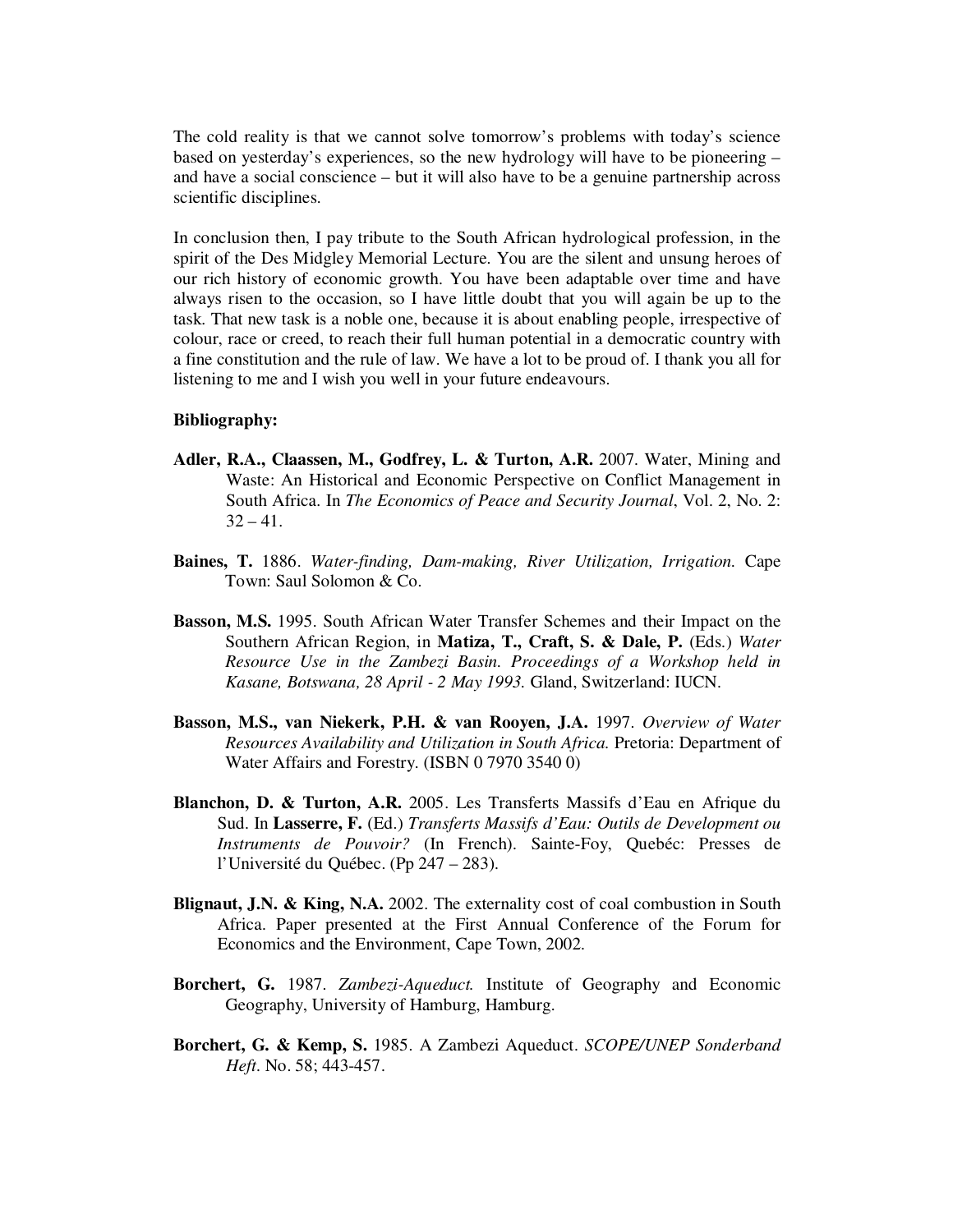- **Brown, J.C.** 1875. *Hydrology of South Africa; or Details of the Former Hydrographic Conditions of the Cape of Good Hope, and causes of its Present Aridity, with Suggestions of Appropriate Remedies for this Aridity.* London: Kirkaldy.
- **Brown, J.C.** 1877. *Water Supply of South Africa and the Facilitation for the Storage of It.* Edinburgh: Oliver Boyd, Tweedale Court.
- **Claassen, M., Strydom, W., Murray, K. & Jooste, S.** 2001. *Ecological Risk Assessment Guidelines.* Pretoria: Water Research Commission.
- **Coetzee, H.** 1995. Radioactivity and the Leakage of Radioactive Waste Associated with Witwatersrand Gold and Uranium Mining. In **Merkel, B., Hurst, S., Löhnert, E.P. & Struckmeier, W.** (Eds.) *Proceedings of the International Conference and Workshop in Freiberg, Germany, October 1995*. GeoCongress, 1. Köln, Pp 34-39.
- **Coetzee, H., Wade, P. & Winde, F.** 2002. Reliance on Existing Wetlands for Pollution Control Around the Witwatersrand Gold/Uranium Mines in South Africa – Are They Sufficient? In **Merkel, B.J., Planer-Friederich, B. & Wolkersdorfer, C.** (Eds.). 2002. *Uranium in the Aquatic Environment.* Berlin: Springer. Pp 59-65.
- **Coetzee, H., Venter, J. & Ntsume, G.** 2005. *Contamination of Wetlands by Witwatersrand Gold Mines – Processes and the Economic Potential of Gold in Wetlands. Council for Geosciences Report No. 2005-0106*. Pretoria: Council for Geosciences.
- **Coetzee, H., Winde, F. & Wade, P.W.** 2006. *An Assessment of Sources, Pathways, Mechanisms and Risks of Current and Potential Future Pollution of Water and Sediments in Gold-Mining Areas of the Wonderfonteinspruit Catchment.* WRC Report No. 1214/1/06. Pretoria: Water Research Commission.
- **Conca, K.** 2006. *Governing Water: Contentious Transnational Politics and Global Institution Building* Cambridge, MA: MIT Press.
- **Darwin, C.** 1859. *The Origin of Species by Means of Natural Selection; or The Preservation of Favoured Races in the Struggle for Life*. First Edition. London: John Murray, Albemarle Street.
- **Davies, B.R. & Day, J.** 1998. *Vanishing Waters*. Cape Town: University of Cape Town Press.
- **Dolnick, E.** 2001. *Down the Great Unknown: John Wesley Powell's 1869 Journey of Discovery and Tragedy through the Grand Canyon*. New York: Harper Collins.
- **Fawcett, M.H.** 1901. *The Concentration Camps in South Africa*. London: Westminster Gazette.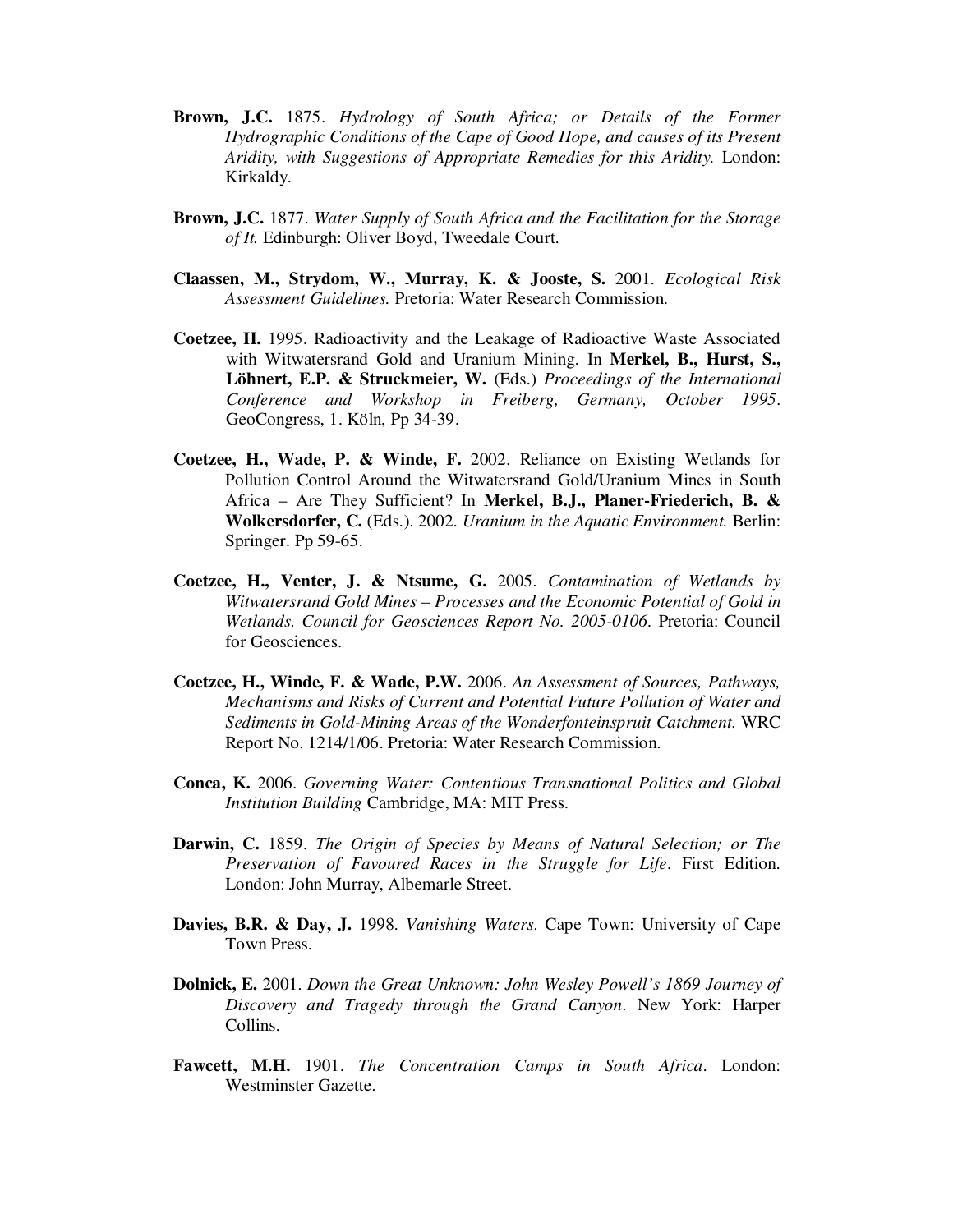- **Funke, N., Nortje, K., Findlater, K., Burns, M., Turton, A.R., Weaver, A. & Hattingh, H.** 2007. Redressing Inequality: South Africa's New Water Policy, in *Environment: Science and Policy for Sustainable Development*, April, 2007, Pp  $10 - 23$ .
- **Geldenhuys, A.J., Maree, J.P., de Beer, M. & Hlabela, P.** 2003. An integrated limestone/lime process for partial sulphate removal, in *The Journal of the South African Institute of Mining and Metallurgy*, July/August.
- **Ghiglieri, Michael P. & Bradley, George. Y.** 2003. *First Through Grand Canyon: The Secret Journals and Letters of the 1869 Crew who Explored the Green and Colorado Rivers.* Utah: Puma Press.
- **Hasian, Marouf**. 2003. The "hysterical" Emily Hobhouse and Boer War Concentration Camp controversy. In *Western Journal of Communication*, March 2003. Available online at Website http://www.accessmylibrary.com/coms2/summary\_0286-23546431\_ITM
- **Hattingh, H., Murray, K., Stassen, R. & Van Wyk, J.** (Eds). 2006. *Resource Directed Management of Water Quality. Water Resource Planning Systems. Sub-Series No WQP 1.* Pp 855. (Publication number: CSIR/NRE/WR/ER/2006/0163/A).
- **Heyns, P.** 2002. Interbasin Transfer of Water between SADC Countries: A Development Challenge for the Future. In **Turton, A.R. & Henwood, R.** (Eds.) *Hydropolitics in the Developing World: A Southern African Perspective.* Pretoria: African Water Issues Research Unit (AWIRU). Pp 157- 176.
- **Hobbs, P.J. & Cobbing, J.E. 2007.** A Hydrogeological Assessment of Acid Mine Drainage Impacts in the West Rand Basin, Gauteng Province. Report No. CSIR/NRE/WR/ER/2007/0097/C. CSIR/THRIP. Pretoria. Republic of South Africa.
- **Hobhouse, E.** 1901. *Report of a visit to the camps of women and children in the Cape and Orange River Colonies*. London: Friars Printing Association Ltd.
- **Homer-Dixon, T.** 1995. The Ingenuity Gap: Can Poor Countries Adapt to Resource Scarcity? In *Population and Development*, Vol. 21, No. 3; 587-612.
- **Homer-Dixon, T.F.** 2000. *The Ingenuity Gap*. London: Jonathan Cape.
- **IWQS**. 1999. *Report on the Radioactivity Monitoring Programme in the Mooi River (Wonderfonteinspruit) Catchment. Report No. N/C22/00/RPQ/2399.* Pretoria: Institute for Water Quality Studies.
- **Krebs, P.M.** 1992. "The Last of the gentleman's wars": Women in the Boer War concentration camp controversy, in *History Workshop Journal*. No. 33. Pp 38 – 56.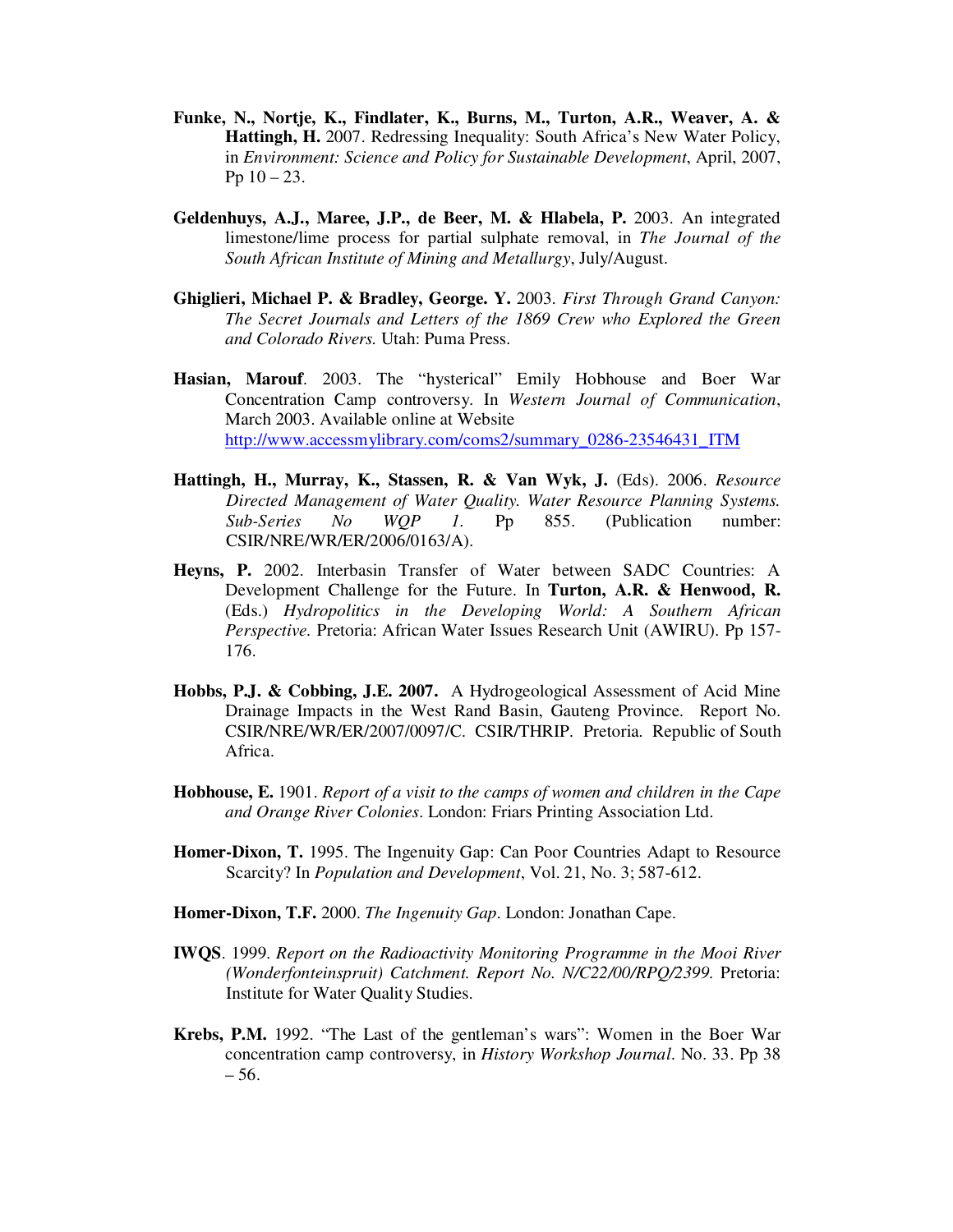- **Leaner, J., Ashton, P., Claassen M. & Eloff, E.** 2006. South African mercury assessment (SAMA) programme. pp 96. (Publication number: CSIR/NRE/WR/IR/2006/0056/C).
- **Leaner, J.J., Manson, R.P., Ashton, P.J., Murray, K., Claassen, M., Zunckel, M., Oosthuizen, R. & Crouch, A.** 2007(a). Towards developing mercury policies and legislation in South Africa. pp 30. (Publication number: CSIR/NRE/WR/EXP/2007/0038/A).
- **Leaner, J.J., Kim, E.H., Mason, R.P., Hendricks, M., MacMillan, P., Hendricks, D.T., Dabrowski, J., Murray, K. & Ashton, P.J.** 2007(b). Preliminary assessment of total mercury and methylmercury levels in selected rivers of the Western Cape and Mpumalanga provinces, South Africa. (Publication number: CSIR/NRE/WR/EXP/2007/0040/A).
- **Longford, E.** 1982. *Jamieson's Raid: the Prelude to the Boer War.* London: Weidenfeld & Nicholson.
- **Maree, J.P.** 1997. Integrated iron oxidation and limestone neutralization, Republic of South Africa (98/5777), Australia (Patent No 732237), United States of America (6,419,834), Canada (2 294 058), Germany (698110927-08), Great Britain (1012120).
- **Maree, J.P.** 2003. Integral Chemical/Biological Process, South Africa (2003/1362), Australia (2001279996 - Examination Requested), Canada (2,418,472 - Examination Requested) EPO (1,313,668), USA (US 6,863,819), China (01816205.3), Great Britain (1,313,668), France (1,313,668), Germany (1,313,668).
- **Maree, J.P.** 2004. Treatment of sulphur dioxide-containing gas, Provisional patent.
- **Maree, J.P.** 2006. Metal removal with calcium sulphide, to be filed in April 2007.
- **Maree, J. P., Dingemans, D., van Tonder, G. J. & Mtimkulu, S.** 1998. Biological iron(II) oxidation as pre-treatment to limestone neutralisation of acid water, *Wat. Sci Tech*., 38 (4-5), 331 - 337.
- **Maree, J. P., Strobos, G., Greben, H., Netshidaulu. E., Steyn, E., Christie, A., Günther, P. & Waanders F B.** 2004 Treatment of Acid Leachate from Coal Discard using Calcium Carbonate and Biological Sulphate Removal, in *Mine Water and the Environment*, 23(3), 144 - 151.
- **Maree, J.P., Theron, D., Nengovhela, R. & Hlabela, P.** 2005 Sulphur from smelter gasses and sulphate-rich effluents, in *The Journal of the South African Institute of Mining and Metallurgy*, 105, 1-4.
- **Maree, J.P. & Buiseman, G.** 2006. Fluoride removal, Provisional Patent No. 2006/08539.
- **Mills, Greg. & Williams, David.** 2006. *Seven Battles that Shaped South Africa.* Cape Town: Tafelberg.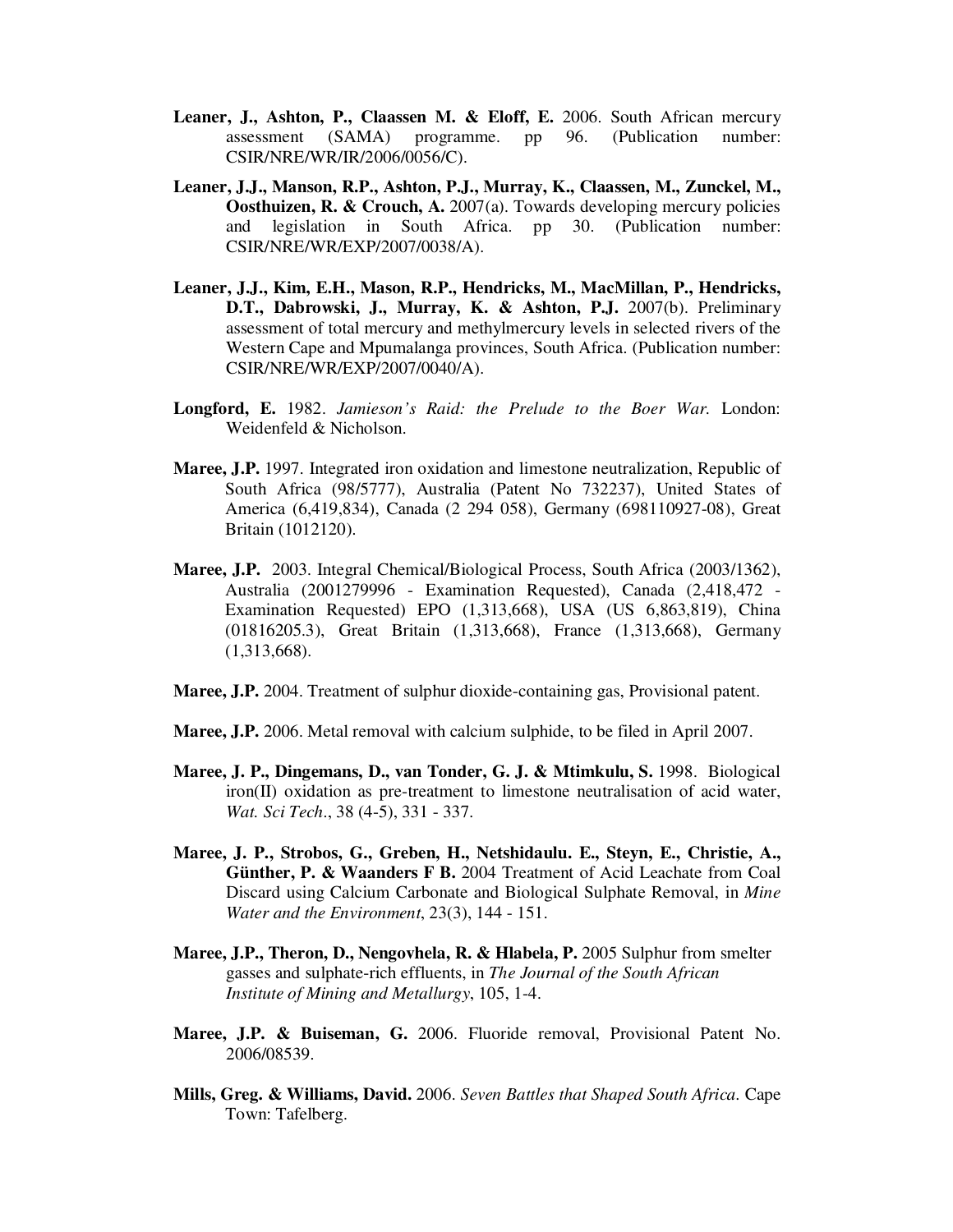- **Mundell, R.A.** 2000. A Reconsideration of the Twentieth Century, in *American Economic Review*. Vol. 90. No. 3; 327-340.
- **Ninham Shand.** 1956. *Report on the Regional Development of the Water Resources of Basutoland.* Report Commissioned for the Government of Basutoland by the Director of Public Works under Terms of Reference 1290/W30 dated 11 October 1955. Cape Town: Ninham Shand.
- **NWRS.** 2004. *National Water Resource Strategy.* Pretoria: Department of Water Affairs and Forestry (DWAF). http://www.dwaf.gov.za/Documents/Policies/NWRS/Default.htm
- **O'Keeffe, J., Uys, M. & Bruton, M.N.** 1992. Freshwater Systems, in **Fuggle, R.F. & Rabie, M.A.** (Eds.) 1992. *Environmental Management in South Africa.* Johannesburg: Juta & Co. Pp 277-315.
- **Oelofse, S.H.H., Hobbs, P.J., Rascher, J. & Cobbing, J.** 2007. The Pollution and Destruction Threat of Gold Mining Waste on the Witwatersrand: A West Rand Case Study. Paper presented at the 10th International Symposium on Environmental Issues and Waste Management in Energy and Mineral Production (SWEMP, 2007), Bangkok 11-13 December 2007.
- **Porch, D.** 2000. *Wars of Empire*. London: Cassell & Co.
- **Raath, A.W.G.** 1999. *The British Concentration Camps of the Anglo Boer War 1899- 1902: Reports on the Camps.* Bloemfontein: The War Museum. (Available from Thorrold's Africana Books).
- **Rabie, M.A. & Day, J.A.** 1992. Rivers, in **Fuggle, R.F. & Rabie, M.A.** (Eds.) 1992. *Environmental Management in South Africa.* Johannesburg: Juta & Co. Pp 647-668.
- **Reisner, M.** 1993. *Cadillac Desert: The American West and its Disappearing Water*. Revised Edition. New York: Penguin.
- **Rothbard, Murray, N.** 1963. *America's Great Depression*. Princeton, NJ: D. Van Nostrand & Co.
- **Scudder, T.** 1989. River Basin Projects in Africa, in *Environment*, Vol. 31, No. 2; 4- 32.
- **Scudder, T.** 1990. Victims of Development Revisited: The Political Costs of River Basin Development, in *Development Anthropology Network*, Vol. 8, No. 1; 1- 5.
- **Scudder, T.** 2005. Okavango River Basin. Paper presented at the Workshop on the Management of International Rivers and Lakes, hosted by the Third World Centre for Water Management and the Helsinki University of Technology. 17-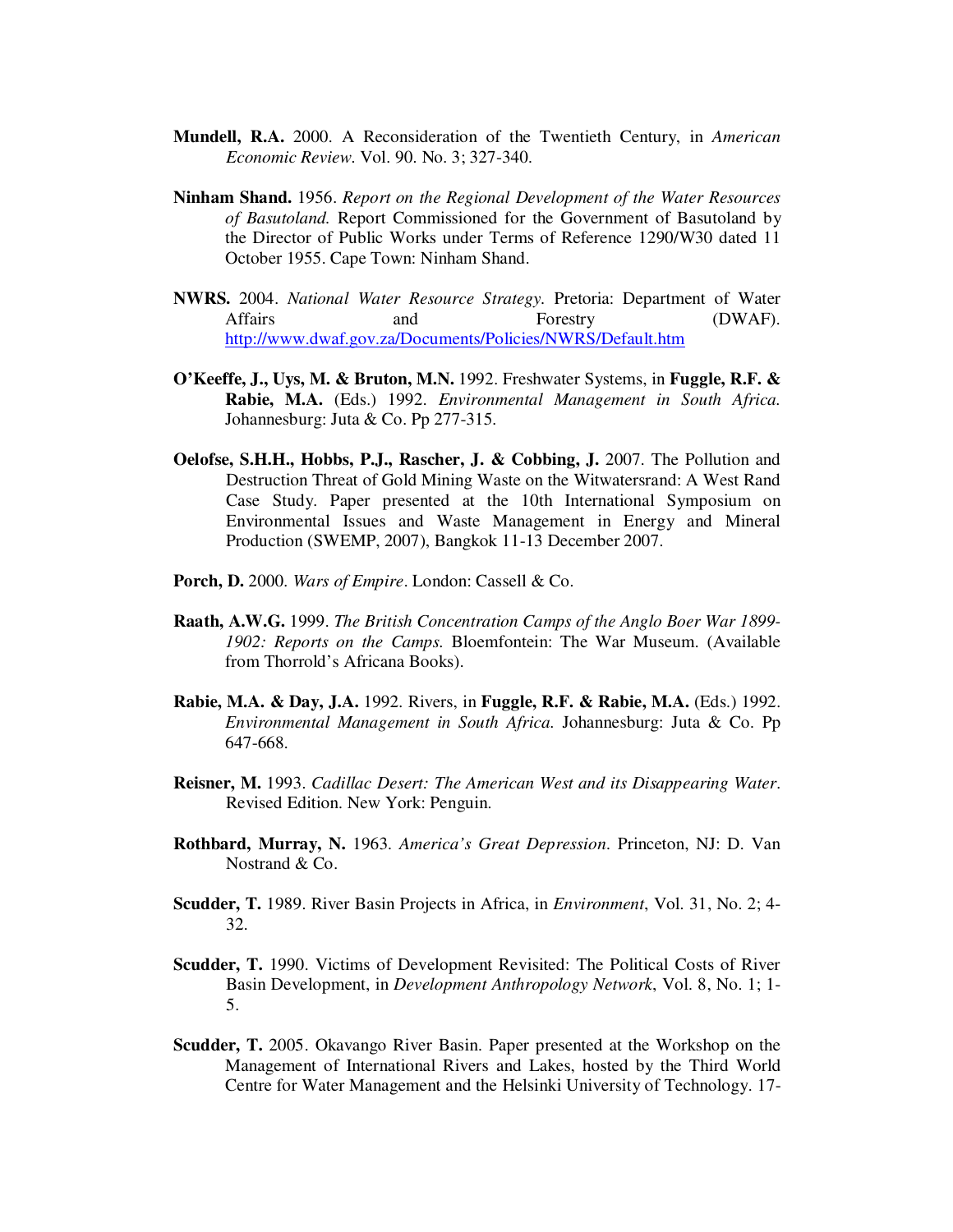19 August 2005. Helsinki, Finland. Forthcoming chapter in a book as yet untitled.

- **Scudder, T., Manley, R.E., Coley, R.W., Davis, R.K., Green, J., Howard, G.W., Lawry, S.W., Martz, P.P., Rogers, P.P., Taylor, A.R.D., Turner, S.D., White, G.F. & Wright, E.P.** 1993. *The IUCN Review of the Southern Okavango Integrated Water Development Project*. Gland: IUCN Communications Division.
- **Seymour Fort, G.** 1908. *Dr. Jamieson.* London: Hurst & Blackett Ltd.
- **Snaddon, C.D., Davies, B.R. & Wishart, M.J.** 1999. *A Global Overview of Inter-Basin Water Transfer Schemes, with an Appraisal of their Ecological, Socio-Economic and Socio-Political Implications, and Recommendations for Their Management.* Water Research Commission Report No. TT120/00. Pretoria: Water Research Commission.
- **Spies, S.B.** 1977. *Methods of Barbarism: Roberts, Kitchener and Civilians in the Boer Republics January 1900 – May 1902.* Cape Town: Human & Rousseau.
- **Stegner, Wallace. E.** 1982. *Beyond the Hundredth Meridian: John Wesley Powell and the Second Opening of the West*. Nebraska: University of Nebraska Press.
- **Swyngedouw, E.** 1999. Hybrid Waters: On Water, Nature and Society, in the *Proceedings of the Conference "Sustainability, Risk and Nature: The Political Ecology of Water in Advanced Societies"* that was held at Oxford University on 15-17 April 1999.
- **Tempelhoff, J.W.N.** 2003. *The Substance of Ubiquity: Rand Water 1903 – 2003.* Vanderbijlpark: Kleio Publishers.
- **Tenner, E.** 1996. *Why Things Bite Back: Technology and the Revenge of Unintended Consequences.* New York: Knopf.
- **Trolldalen, J.M.** 1992. International River Systems, in International Environmental Conflict Resolution: The Role of the United Nations. Washington, DC: World Foundation for Environment and Development. Reprinted in **Wolf, A.** (Ed.) 2002. *Conflict Prevention and Resolution in Water Systems.* Cheltenham: Edward Elgar. (Pages 114-147).
- **Turton, A.R.** 2000. Precipitation, People, Pipelines and Power: Towards a Political Ecology Discourse of Water in Southern Africa. In **Stott, P. & Sullivan, S.** (Eds.) 2000. *Political Ecology: Science, Myth and Power*. London: Edward Arnold. Pp 132 – 153.
- **Turton, A.R.** 2004. The Evolution of Water Management Institutions in Select Southern African International River Basins. In **Biswas, A.K., Unver, O. & Tortajada, C.** (Eds.) *Water as a Focus for Regional Development*. London: Oxford University Press. Pp 251-289.